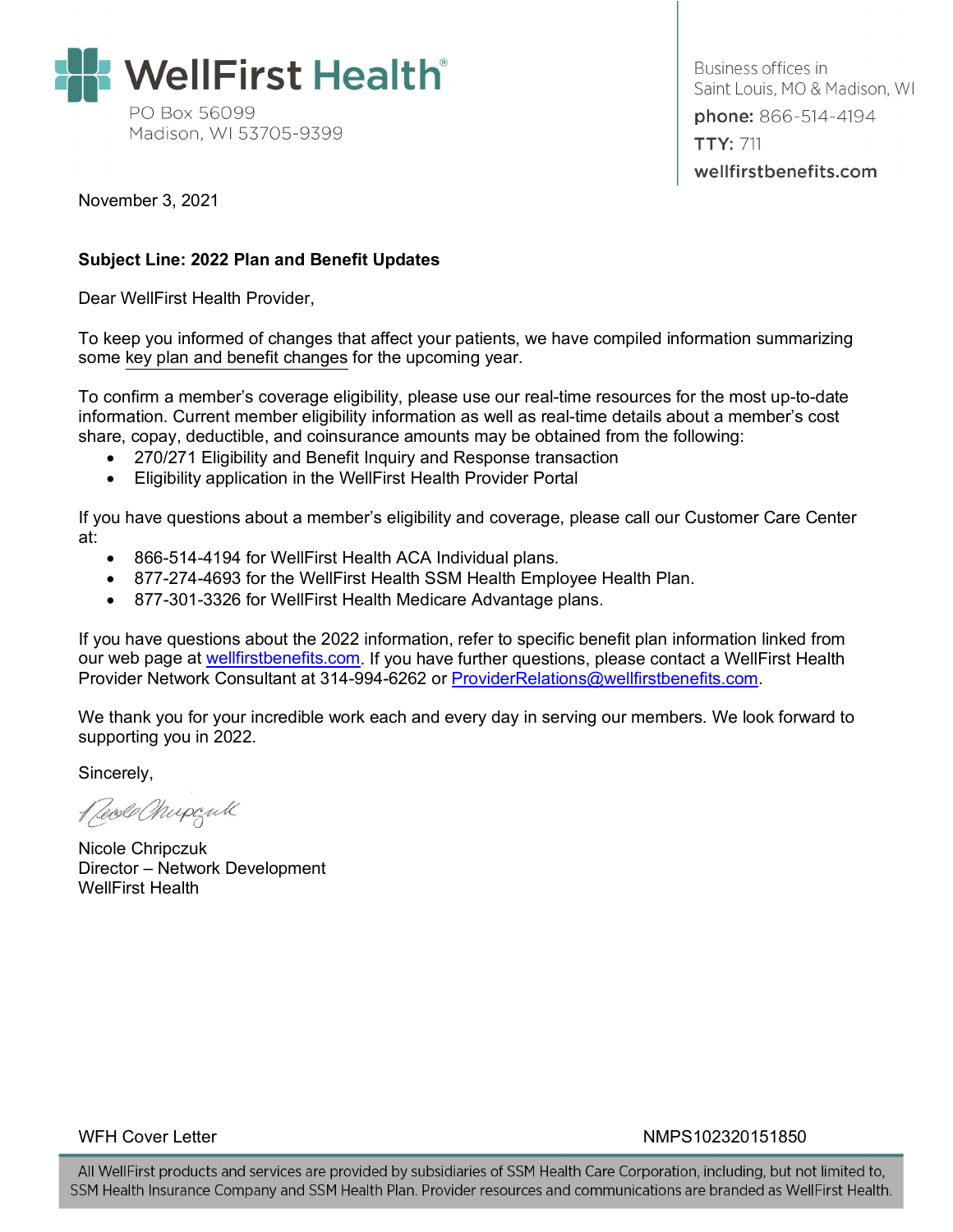# **2022 PLAN AND BENEFIT CHANGES**

#### **Palliative Care Benefit**

To improve access to palliative care services for those living with serious illness, earlier this year WellFirst Health removed member copay for ambulatory palliative care provider visits. Effective January 1, 2022, the palliative care benefit will include home nurse and social worker visits with the following provisions:

- Palliative care team may include doctors, licensed skilled nurses, and licensed medical social workers with services coordinated by a palliative care provider.
- Services must be medically necessary.
- Prior authorization will be required for in-home palliative care services.
- Outpatient visits with palliative care providers are covered.
- There will be no frequency limitation on quantity of visits.

The palliative care benefit will not cover custodial care or any service that is not required to be provided by a skilled/licensed provider. It also does not cover services provided by volunteers, residential care, housekeeping or homemaking services.

The palliative care benefit is applicable to all WellFirst Health products. Health Savings Account (HSA) eligible high deductible health and Individual ACA Catastrophic plan types are excluded from this benefit.

#### **EPO Replacing PPO for Southern Illinois SSM Health Employee Health Plan Members**

Effective for coverage January 1, 2022, SSM Health will offer Exclusive Provider Organization (EPO) plans for SSM Health Employee Health Plan (EHP) members in Southern Illinois to replace the current SSM Health Employee Health Plan Preferred Plan Organization (PPO) plans. Deductible, out-of-pocket, coinsurance, and copay amounts for members will not be changing.

The EPO provider network will be the SSM Health WellFirst Health provider network allowing members access to the SSM Health WellFirst Health providers and facilities in Illinois and Missouri, including those in the St. Louis region. This network includes a vast majority of the in-network providers available under the current PPO plans for minimal member and provider disruption. Current HealthLink providers and facilities not directly contracted with WellFirst Health will be out-of-network in 2022.

To view 2022 in-network providers for the WellFirst Health EHP in Southern Illinois in the Provider Directory, click the "Find a Doctor" link at the top of the WellFirst Health web pages and select "St. Louis/Illinois – SSM Health Employee Plan (EPO) for plans effective 1-1-2022" from the "Plan Type Option" dropdown.

Out-of-network coverage will be available for medical emergencies or with a prior authorization. Under an EPO Plan, the in-network provider is responsible for any prior authorization requirements. Out-of-area coverage will continue to be available through the First Health network of providers for employees or dependents residing outside of the service area.

#### **Medicare Advantage for 2022**

WellFirst Health will continue to offer market-leading benefits as part of our 2022 Medicare Advantage plans. All our [Medicare Advantage plans](https://www.wellfirsthealth.com/Medicare/Advantage-members) offer [no-cost extras and supplemental benefits,](https://www.wellfirsthealth.com/Medicare/Advantage-members/Additional-benefits-2022) such as in-home and virtual support, transportation, over-the-counter allowances, post-discharge meals, vision and hearing benefits, comprehensive dental benefits through Delta Dental, wellness rewards, gym memberships, and home fitness kits.

Additionally, our plan offerings are unique so members can choose the one that best fits their needs, including an option without prescription drug (Part D) coverage, the Harmony Plan. This is a great option for those who already have prescription drug coverage through another source.

The WellFirst Health Medicare Advantage Provider Manual is updated for 2022 plan offerings and accessible from the "Go to manuals" link at [wellfirstbenefits.com/Providers.](https://wellfirstbenefits.com/Providers)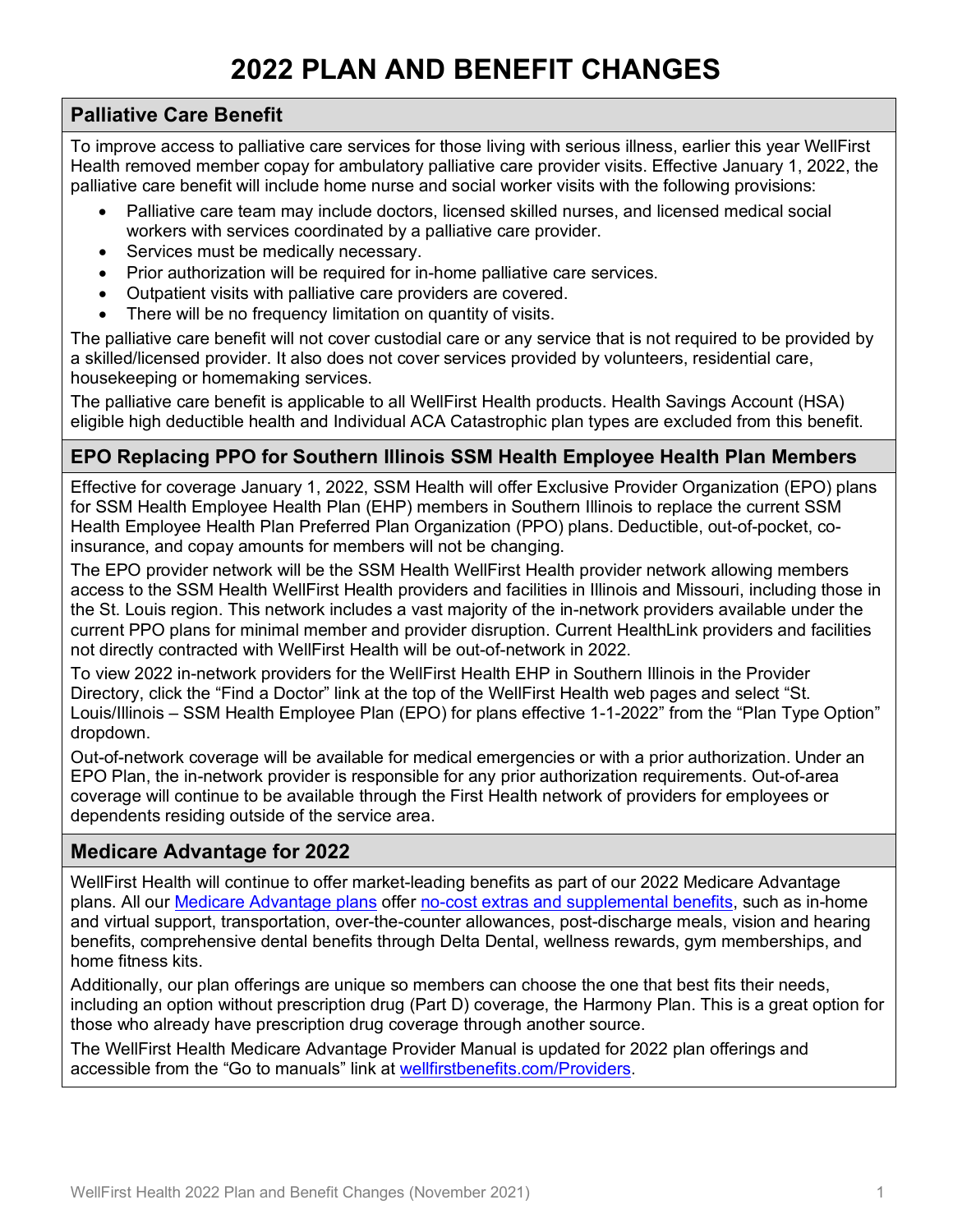## **Medicare Advantage 2022 Formulary**

WellFirst Health Medicare Advantage plans provide comprehensive prescription drug coverage. Our drug formulary covers a wide-ranging list of generic, brand name, and specialty drugs. The WellFirst Health 2022 Formulary is available on the [WellFirst Health Advantage formulary web page.](https://www.wellfirsthealth.com/Medicare/Medicare-Advantage-part-D-pharmacy-benefits/Medicare-Advantage-formulary)

The 2022 formulary includes updates to coverage of the drugs listed below. This is not an exhaustive list. Providers are encouraged to review the formulary in its entirety to assess any updates that may affect their patients in 2022. Additionally, please refer to the [WellFirst Health Medicare Advantage](https://www.wellfirsthealth.com/Medicare/Advantage-members) Members web page for more prescription drug information for Medicare Advantage plans.

| <b>Not Covered in 2022</b>                                                                              | <b>Alternative Covered in 2022</b>                                                             |
|---------------------------------------------------------------------------------------------------------|------------------------------------------------------------------------------------------------|
| AMPHETAMINE/DEXTROAMPHETAMINE ER,<br>DEXMETHYLPHENIDATE HYDROCHLORIDE ER,<br>and METHYLPHENIDATE HCL ER | modafinil, armodafinil, amphetamine IR, and<br>methylphenidate IR                              |
| <b>BYETTA®</b>                                                                                          | Trulicity®, Ozempic®, and Rybelus®                                                             |
| <b>PRALUENT®</b>                                                                                        | <b>Repatha®</b>                                                                                |
| <b>TEMAZEPAM</b>                                                                                        | flurazepam, zolpidem, zaleplon, and triazolam                                                  |
| <b>TRADJENTA®</b>                                                                                       | Glyxambi <sup>®</sup> and Truardy <sup>®</sup> ER                                              |
| <b>TRAMADOL HCL ER</b>                                                                                  | morphine, codeine, methadone, fentanyl, tramadol,<br>and oxycodone/acetaminophen               |
| XTAMPZA® ER                                                                                             | morphine, codeine, methadone, fentanyl, tramadol,<br>oxycodone IR, and oxycodone/acetaminophen |
| WIXELA® INHUB/fluticasone/salmeterol inhaler                                                            | <b>Advair<sup>®</sup></b>                                                                      |

## **Medicare Advantage Part B Update**

In 2021, covered Part B drugs are available at 20% coinsurance for Medicare Advantage members. New for 2022, a subset of Part B drugs that may, for some treatment indications, be covered under Part D will have a copay between \$0 – \$47 when received through a retail pharmacy. Member copay will match the member's Part D benefit for those members enrolled in a Medicare Advantage plan with Part D coverage. Intravenous, subcutaneous, and biological covered Part B drugs will continue to be available in 2022 at 20% coinsurance when administered at home or in a physician's office.

#### **Medicare Advantage Preferred Pharmacy Network**

The 2022 Medicare Advantage preferred pharmacy network will include Walgreens, Walmart, Costco, SSM Pharmacies, and CPESN. CVS will no longer be part of the preferred network but will be part of the standard network.

#### **WellFirst Health ACA Mail Order Pharmacy**

Effective January 1, 2022, the mail order pharmacy for members enrolled in a WellFirst Health ACA Individual plan will change from Walgreens to Costco. Members do not need to have a Costco membership to use their mail order pharmacy services.

#### **Physical Therapy and Occupational Therapy Prior Authorizations End Dated**

As a reminder, authorizations for physical therapy and occupational therapy are end-dated on December 31, 2021, for all WellFirst Health products. To facilitate continuity of care for your patients, a new authorization request will need to be submitted to National Imaging Associates (NIA)/Magellan if continued services are needed on and after January 1, 2022.